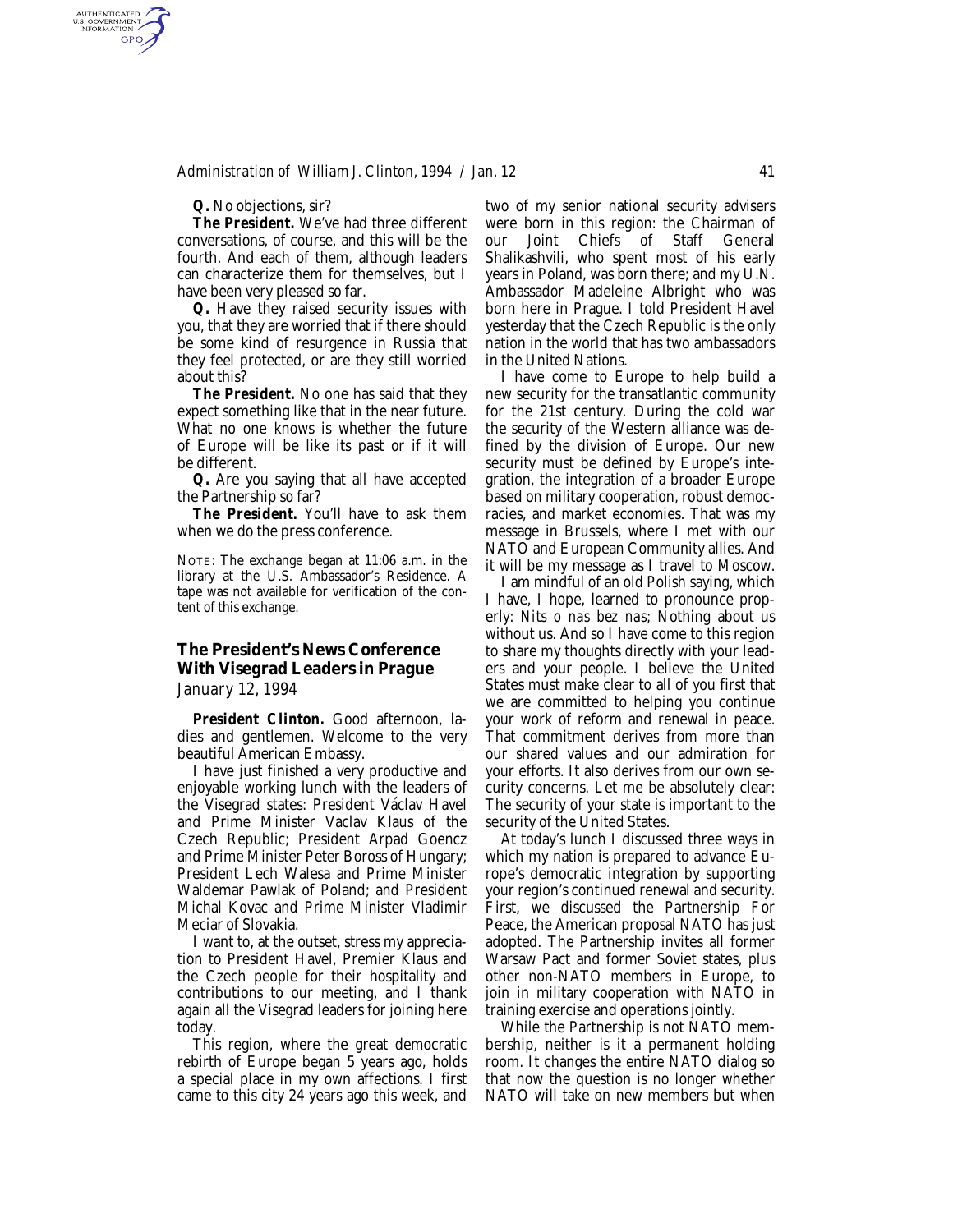and how. It leaves the door open to the best possible outcome for our region, democracy, markets, and security all across a broader Europe, while providing time and preparation to deal with a lesser outcome.

Second, we discussed ways in which the United States can help to solidify your democratic and market reforms. I stressed that I have ordered our programs to give greater emphasis to helping this region tend to reform's impacts on your workers and your communities. I talked about the ways we are working to expand trade and investment between your region, the rest of Europe, and the United States. I also discussed the steps we are taking to help the Visegrad region and other parts of Central and Eastern Europe bolster their new democracies.

We're supporting the development of a thriving civil society. And in our meeting I announced the creation of the democracy network, an initiative to bring new resources to grassroots and independent groups throughout the region. I stressed our interest in fostering regional cooperation among your countries, practical things that can advance your integration into a broader Europe.

Finally, I salute all those leaders here in Prague today who have worked to build practical regional cooperation and consensus in Central Europe at this pivotal moment in history. I congratulate them on having this regional meeting. And I suggested several ways we can help to support regional integration, including support for regional infrastructure projects like highways and communications networks and air traffic systems.

I have greatly enjoyed my discussions today here. I assure you I will follow up on them. The United States will have a special conference this year on trade and investment in the countries represented here on what we can do to increase American investment and to increase the purchase of the products made by the people who are working hard in all of these thriving democracies.

I come away convinced that, together, we can place Central and Eastern Europe at the heart of a new Europe, an integrated Europe, democratic, prosperous, secure, and free. That is my commitment; I believe it is our joint commitment.

Thank you very much, and I'd like now to turn the microphone over to President Havel.

*President Havel.* Distinguished President, ladies and gentlemen, we are living in a time of a dramatic searching for a new order, an order in which no one would be subjugated or endangered and which would make it possible for all European people and states to live in an atmosphere of peaceful cooperation.

Our today's meeting in Prague bears witness to the great importance which the United States and the North Atlantic alliance attach to stability, security, and peace in Central Europe, in relation to peace in all of Europe as well as to the security of the United States.

We welcome the Partnership For Peace project as a good point of departure in NATO's quest for a new identity of the alliance as a true stabilizing core of European security. We appreciate that it allows individual approaches from the various countries. At the same time, however, it depends on how energetically and how quickly the different countries will move to instill in Partnership For Peace contents meeting their interests and their possibilities. For our part, we want to do everything in our power in order that our partnership results in our full membership in the alliance. We do not regard Partnership For Peace as a substitute for that but rather as a first step toward NATO.

The reason why we want to join the alliance is that we share the values of civilization which it protects, and that we want to take part in protecting them. We realize that it is neither possible nor desirable to isolate Russia. However, we are independent states, and we decide ourselves about our affiliations and our policies.

Ladies and gentlemen, as we agreed in our conversations with the representatives of the Central European nations that are represented at this meeting in Prague, our countries have very similar views on this subject. This is certainly a gratifying circumstance, and it is to the benefit of us all.

Let me, therefore, conclude by expressing my firm conviction that this meeting has become an important landmark on the road to-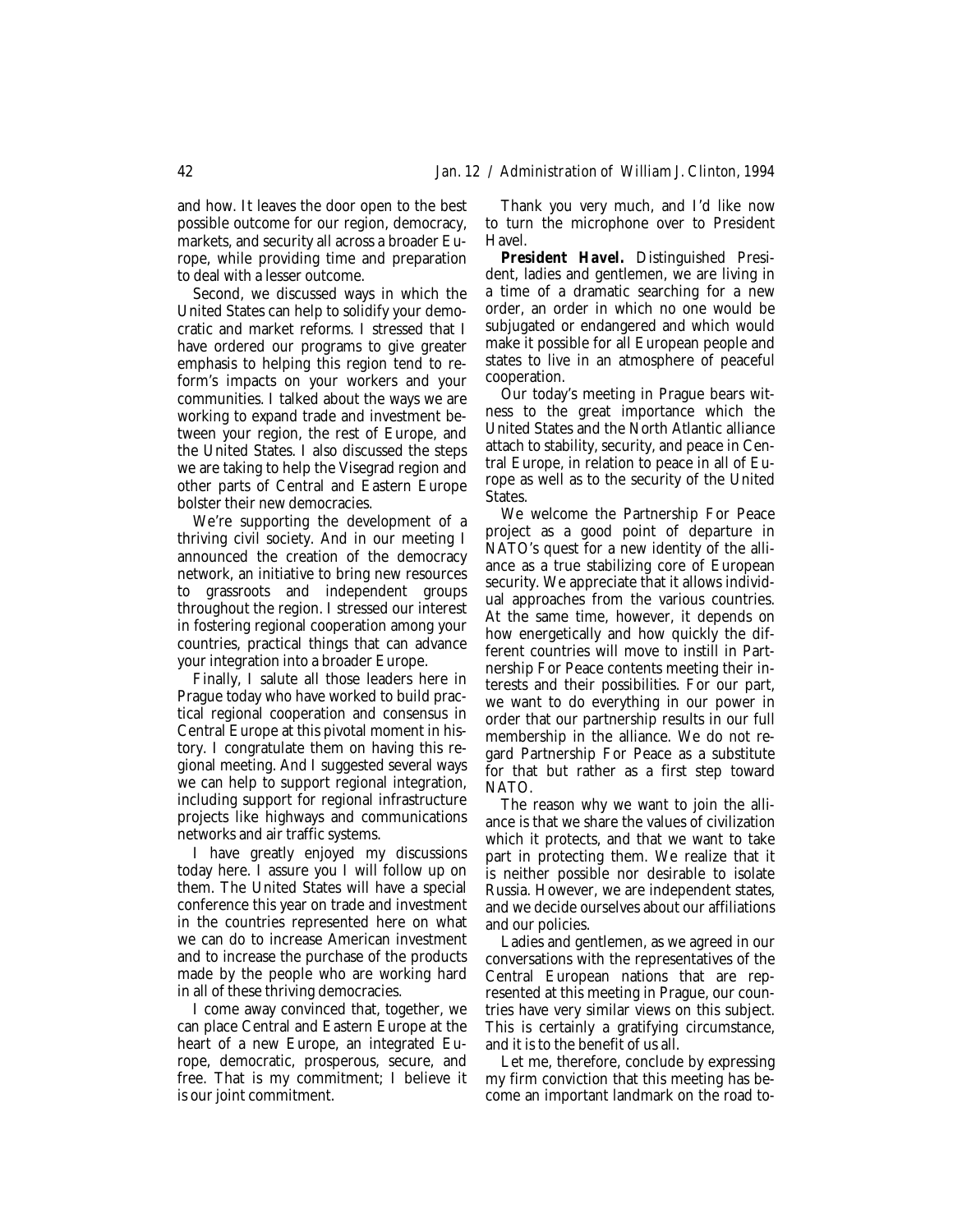ward a new democratic and truly peaceful Europe, sharing firm and natural ties with the North American continent. At one time, the city of Yalta went down in history as a symbol of the division of Europe. I would be happy if today the city of Prague emerged as a symbol of Europe's standing in alliance.

Thank you.

### *Russia*

*Q.* Mr. President, there are nationalists in Russia who look at these four countries and other nations that were under the grip of Moscow, and they dream of rebuilding the Soviet empire. What will you tell Russian President Boris Yeltsin about the security needs of these countries, and how far it should go in guaranteeing their territorial integrity and their borders?

*President Clinton.* First of all, I would say that based on their past statements, he's right, and they're wrong. That is, I think that the Russian position, the position of the present administration there that they will respect the territorial boundaries of their neighbors is the proper position.

You know, each nation at critical periods has to imagine again what its future is going to be, and it has to define itself—how it will define itself as a nation and how it will define a standard of greatness. The United States, in very different ways, is going through such a period today. And Russia must do that.

In the 21st century can anyone seriously believe that we will define greatness by whether one country can physically occupy another, since we all know that wealth and opportunity will be determined by things other than physical possession of land mass? I don't think so.

And my urgent task will be to try to continue to press the path of democracy and reform and America's support for it in Russia. They are a great people with a great history and a great future. But the future must be different from the past, and the way greatness is defined must be different. And that, I think, is a struggle plainly going on there now that will play itself out over the next few years. And I'm hoping and will be working for the best possible impact.

#### *Security of Visegrad States*

Helen [Helen Thomas, United Press International]?

*Q.* Mr. President, it's obvious that the leaders have accepted something short of what they really wanted. And in a way they're being treated as second cousins. They really wanted security guarantees, and you and all the NATO allies have told them that that's not in the package. In view of——

*President Clinton.* Let me just—I disagree that they're being treated as second cousins. This is something NATO has never done before. We will have people out in the next few days talking about how we're going to begin all kinds of joint security operations. To say that 16 nations of NATO made a mistake not to immediately issue security guarantees to some nations of Europe and not others, without knowing in any way, shape, or form whether the reciprocal obligations of NATO could be met by new members, I think is an unfair characterization of the NATO alliance.

*Q.* My question is, in view of the lessons of World War II, is it conceivable if any of these nations were invaded or aggressed against that NATO would not come to their aid?

*President Clinton.* I think it is doubtful; that's right. I think our reading of history is right. But frankly, I think none of us believe that—I can't speak for the other Presidents except based on our conversations—that that is imminent. I think—what I was impressed by from these leaders is that they very much want to be a part of Europe, of the Western alliance, in an economic and social and political, as well as a military way, and that the broad definition of security is in that.

Of course, there are always concerns that in the future, the darker past might be recreated, that there could be an expansionism again. But what we need to do is—again, what I'm trying to do is to reach out and enhance the security of these nations in ways that also permit other nations to enhance their security and partnership with us, and that does not now draw a new line of division across Europe. Maybe there will be a new line drawn some day, and if so, we want to do what we can to support the security of these nations. But we hope that we are giving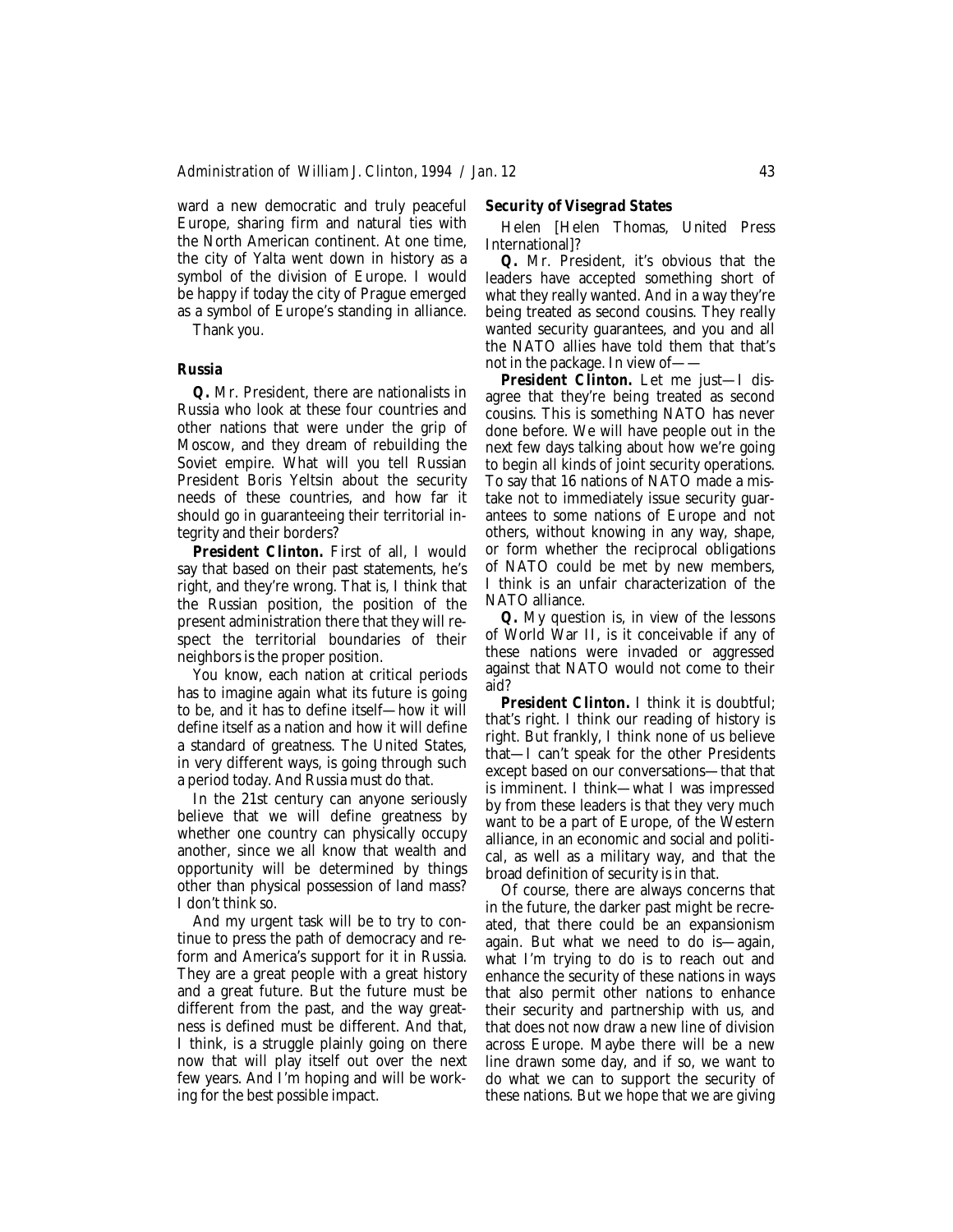Europe the possibility for the best possible future.

Mr. Blitzer [Wolf Blitzer, Cable News Network] I think had a question for President Walesa, and then I'd like a question from the foreign press next. But, Wolf, go ahead.

# *Poland*

*Q.* President Walesa, I'm sorry I can't ask you this question in Polish. But Poland seems to be the least enthusiastic among the Visegrad countries for the Partnership For Peace proposals. Is that accurate? And can you describe exactly how you feel about this proposal and whether Poland will seek membership in the Partnership For Peace proposal.

*President Walesa.* I can answer in two words: Sometimes small is beautiful. And we do believe that this is a step in the right direction. It's been decided by the powers of the world, and we shall try to make good use of this.

## *Prague Visit*

*Q.* What about your next part of your unofficial program in Prague with President Havel? Did public radio give you a tape of your saxophone concert? [*Laughter*]

*President Clinton.* I think the best part of my unofficial time in Prague was becoming reacquainted with the city, walking across the bridge again after 24 years and seeing the family I stayed with 24 years ago and just meeting the people. I was very pleased by the large number of people who came out yesterday to see me and say hello. And seeing the changes here, it was very rewarding, and it stiffened my determination to continue to support these kinds of changes.

Now, I had a lot of fun playing the saxophone, and the President gave me a saxophone, you know, with his name inscribed on it, so it's a gift I will always treasure. The nice thing about the little music we played last night was that the Czech musicians with whom I played were so good that they covered up all my shortcomings.

Is there another question from the foreign press?

# *Bosnia*

*Q.* What is the next American step in the Bosnia war?

*President Clinton.* Well, the next thing that we are doing now is what we are doing with NATO. NATO adopted a new resolution and our military commanders in Europe now are looking into the instruction they got from the NATO commanders, which is to examine what plans can be developed to ensure the rotation of the troops at Srebrenica and to ensure that the airstrip at Tuzla is open.

Now, in addition to that, I have been actively consulting with all the people with whom I have met. I have asked all the leaders here what further steps that they thought ought to be taken. Everyone recognizes that the peace prospects have been diminished now because, for the first time in a good while, all three parties seem to believe they have something to gain by fighting. And as long as that circumstance continues, it's going to be difficult for us to convince them through a political process to stop. But there are some ideas floating around, and I'm going to solicit some more.

Yes, sir, go ahead. Well, I'll take two more. Go ahead—three more.

#### *Ukraine*

*Q.* Mr. President, already there are voices in Ukraine's Parliament suggesting that President Kravchuk went beyond his authority in negotiating the agreement to eliminate nuclear weapons. And even a Foreign Ministry spokesman there today said there may not be an agreement ready for you and President Yeltsin and President Kravchuk to sign in Moscow on Friday. Is that your understanding, and is this causing concern about this agreement that you reached this week?

*President Clinton.* Well, let's see what happens in Kiev. I think, you know, we have to let President Kravchuk make his own judgments about what he can and cannot do with his government. I expect that we will have an agreement, and I expect that it will be honored. And I think, frankly, the more the people in the Ukrainian Parliament know about it, the better they will feel about it. I think as the details get out, they'll feel better about it.

Yes, I'll take you too. Go ahead.